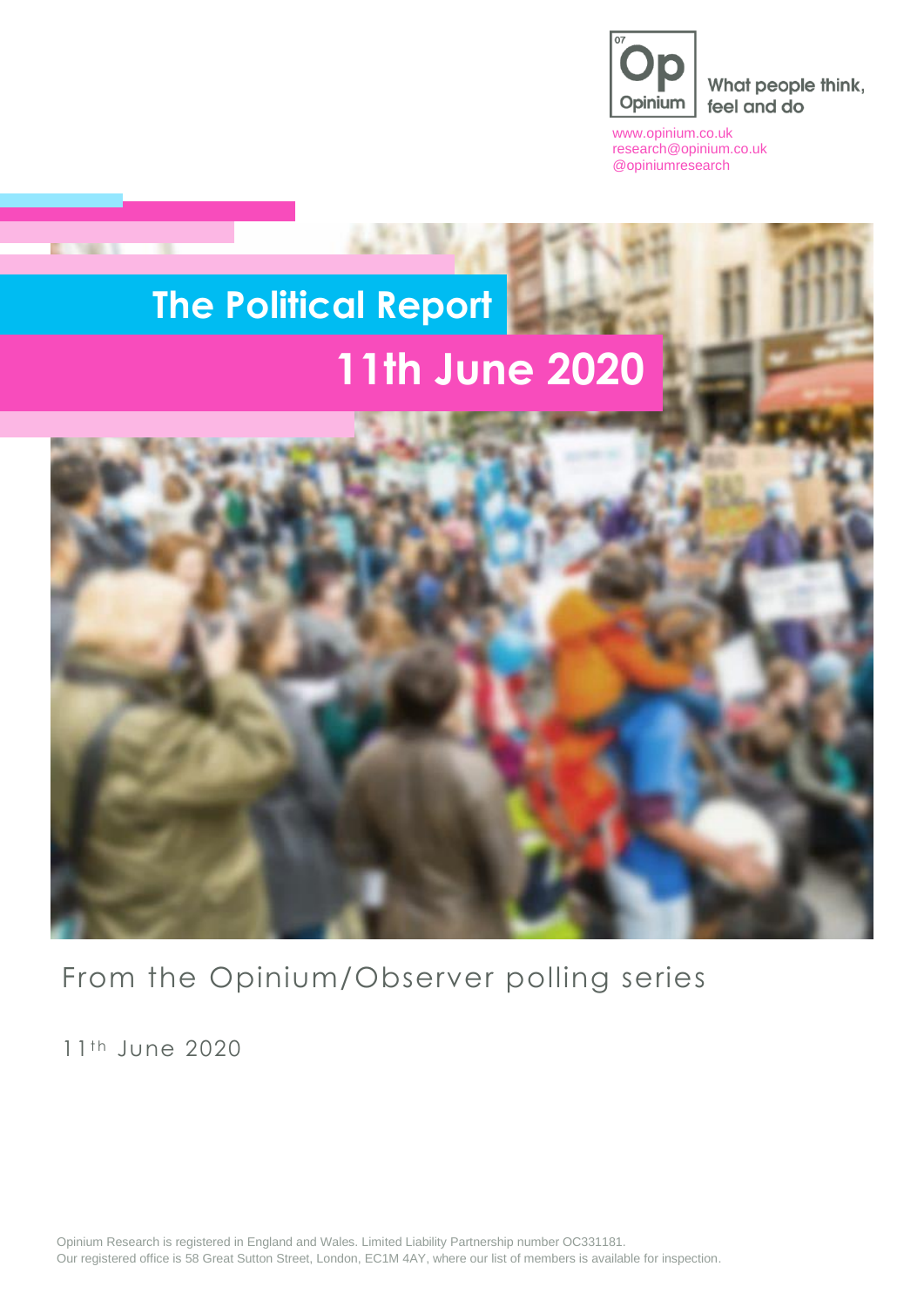

## One-minute takeaway

- Conservative lead widens to 5 points
- Disapproval of the way Boris Johnson is acting as prime minister appears to have levelled, with no significant increases in either approval or disapproval over the last three weeks meaning he has a NET approval score of -6
- By comparison Keir Starmer's approval ratings remain very high on +24%, although this has dropped 4 points since the previous week, as those who disapprove increases from 17% to 21%.
- Approval of the way the government has dealt with the crisis is down 4 points to a new low of just 3-in-10. This gives the government a NET approval rating of -18.
- Perceptions that the economy and personal finances will be better in 12 months than they are currently have slowly improved to pre-lockdown levels.
- The European Union and Brexit, whilst dropping from the most important issue during the election due to the Coronavirus crisis, is slowly but surely making a comeback and now sits at 43%, just 5 points away from being level with the economy.
- Almost 4-in-10 (39%) UK adults now think we're currently on COVID alert level 3 or below, up from 30% the week before,.
- Support for the government's handling over the forcible removal of the Edward Colston statue is high, with over half of UK adults saying they disapprove of the protestors who pulled down the statue. Approval for the protestors is highest in London, at 42%.



#### Voting intention since the 2017 general election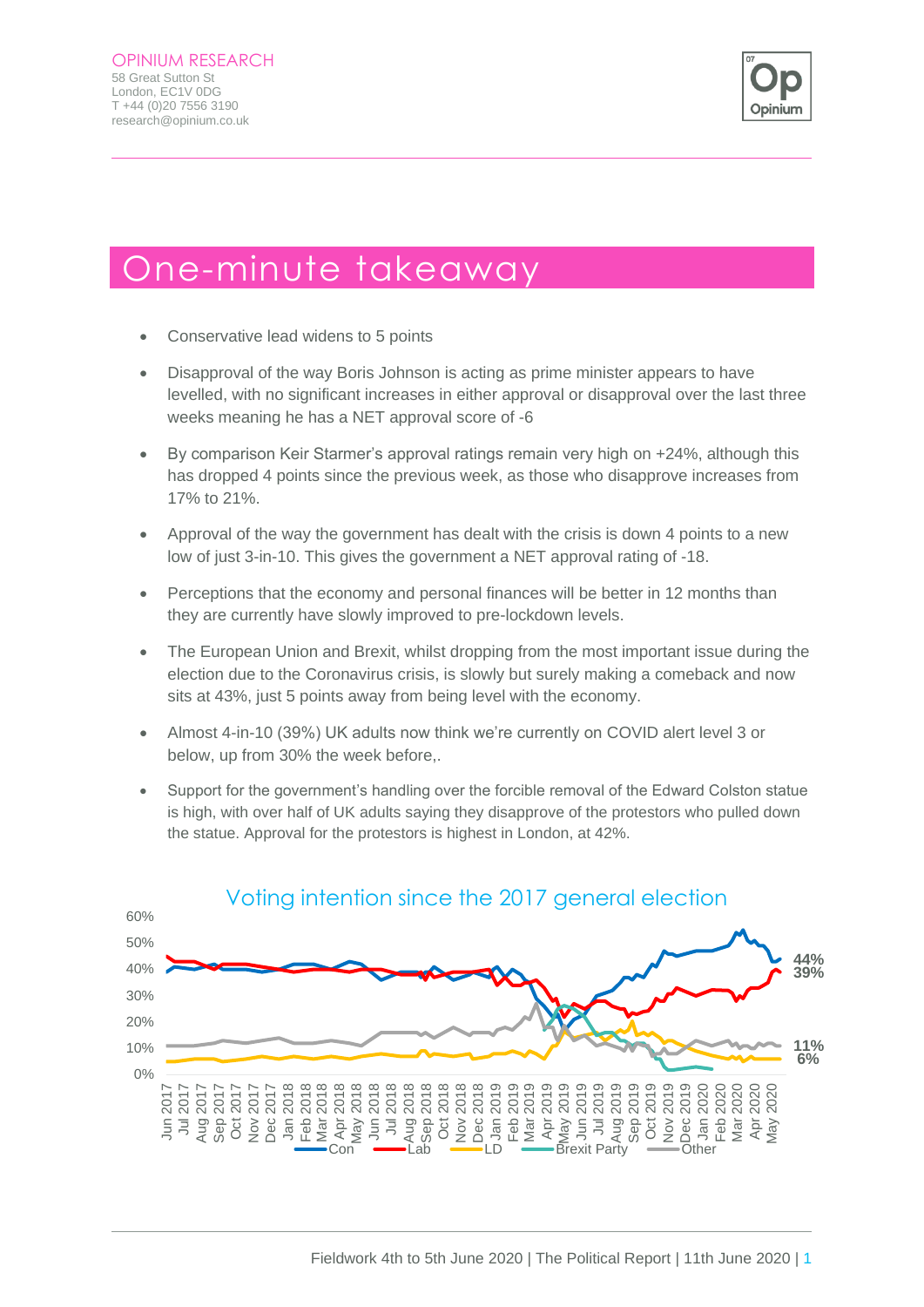

## Headline voting intention

### Labour drops back down, and Tories see a slight increase to take their lead back to 5 points

The Conservative's enjoy a slight uptick in voting intent from the previous week (from 43% to 44%) and Labour's charge forward in the polls suffers it's first dip since the second week of April (down 1 point to 39%).



The Conservatives appear to have fully stemmed their falling rating now, having seen their share of the vote tumble since the beginning of April. On the other side, Labour haven't managed to build on their highest share of the vote share since January 2019, and have dropped down 1 point to 39%.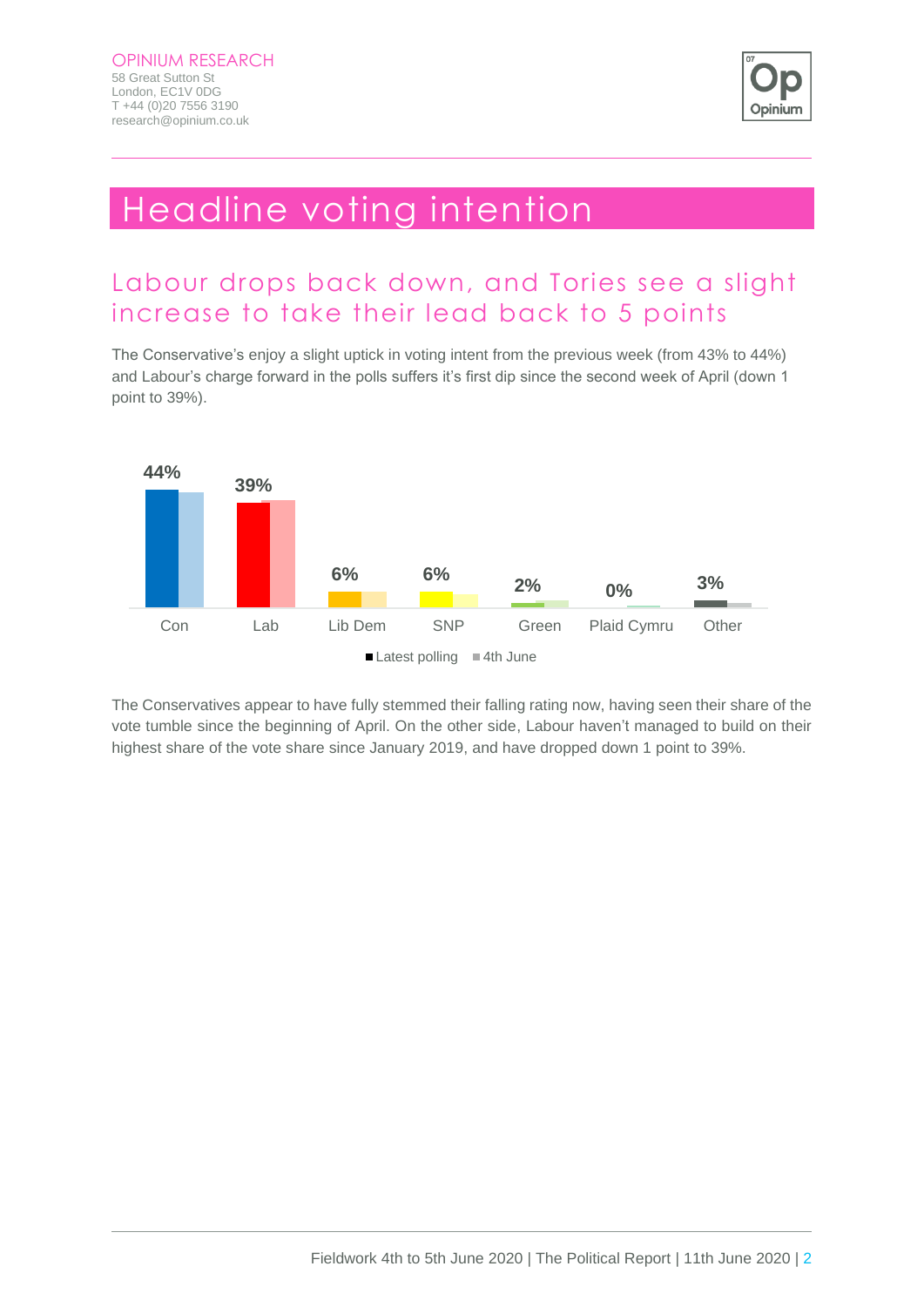

## Johnson's ratings remain negative

## Disapproval of the job he is doing remains high

Disapproval of the way Boris Johnson is acting as prime minister appears to have levelled, with no significant increases in either approval or disapproval over the last three weeks. Whilst the level approving of him continues to hold steady on 37%, disapproval has decreased one point, making his net approval -6 this week.



#### **Boris Johnson's approval rating since leaving hospital**

By comparison Keir Starmer's approval ratings remain very high on +24%, although this has dropped 4 points since the previous week, as those who disapprove increases from 17% to 21%.

#### **Keir Starmer's approval rating since becoming Labour leader**

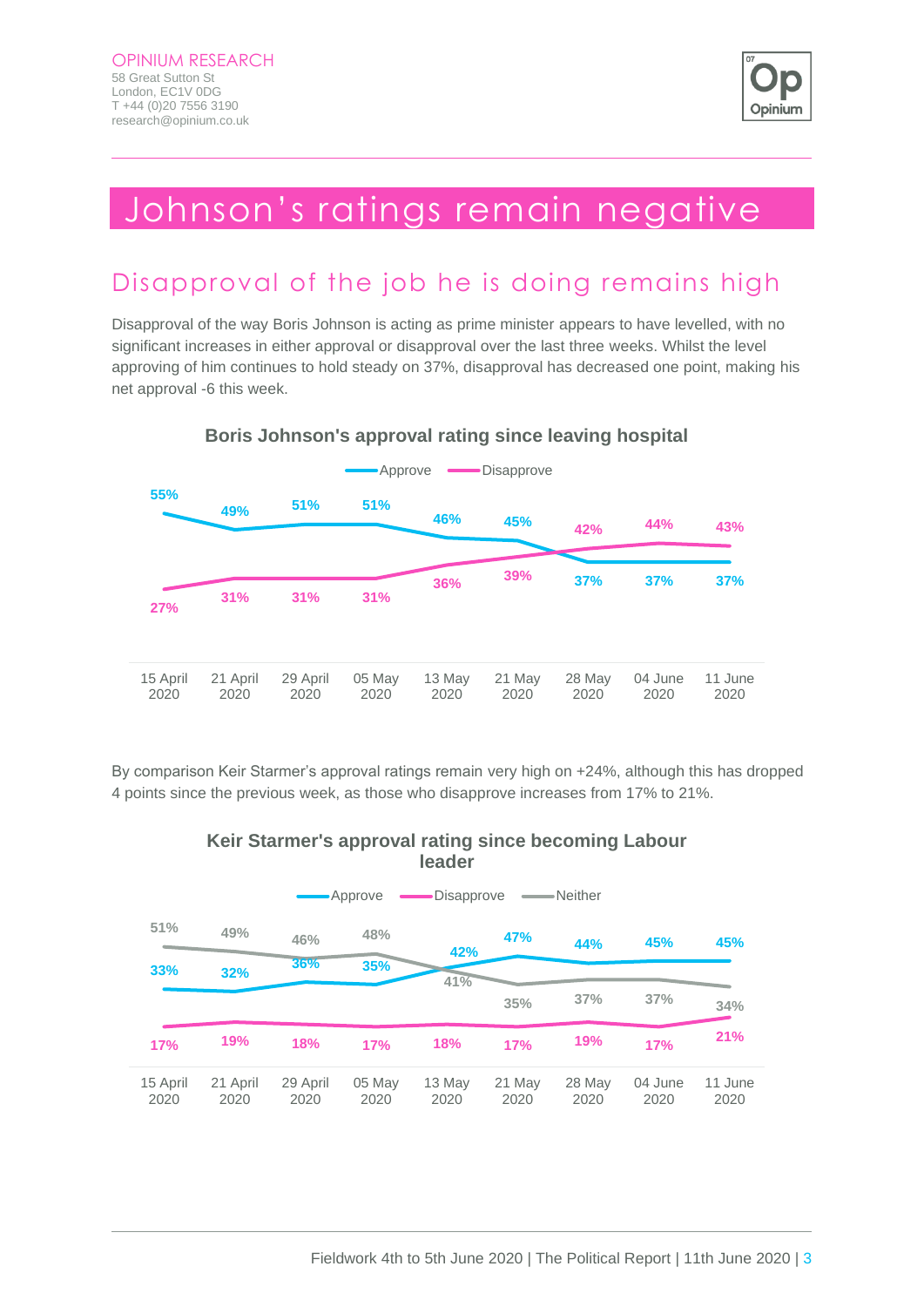

## Boris Johnson still only has a 1-point lead as best PM

Last week we saw Boris Johnson's lead as best prime minister drop to only 1 point for the first time, with Keir Starmer up 2 points on the week before. This week those scores remain level, with Johnson on 36% and Starmer on 35%.

## The government's crisis response

### Net approval of the government's handling of the crisis slumps even further

Discontent at the government's Corona handling continues to steadily rise, creeping up to 48% of UK adults and the highest level posted to date. Meanwhile approval of the way they have dealt with the crisis is down 4 points to a new low of just 3-in-10. This gives the government a NET approval rating of -18 in responding to one of the greatest threats this country has faced.



#### **Approval of government's handling of the crisis**

As reported last week, the perceived inaction or underreaction of the government appears to be a key driver of our deteriorating perception of the government's crisis handling. This week the public remain strongly of this opinion, with 49% saying the government has underreacted, and only 3-in-10 saying they have acted proportionally.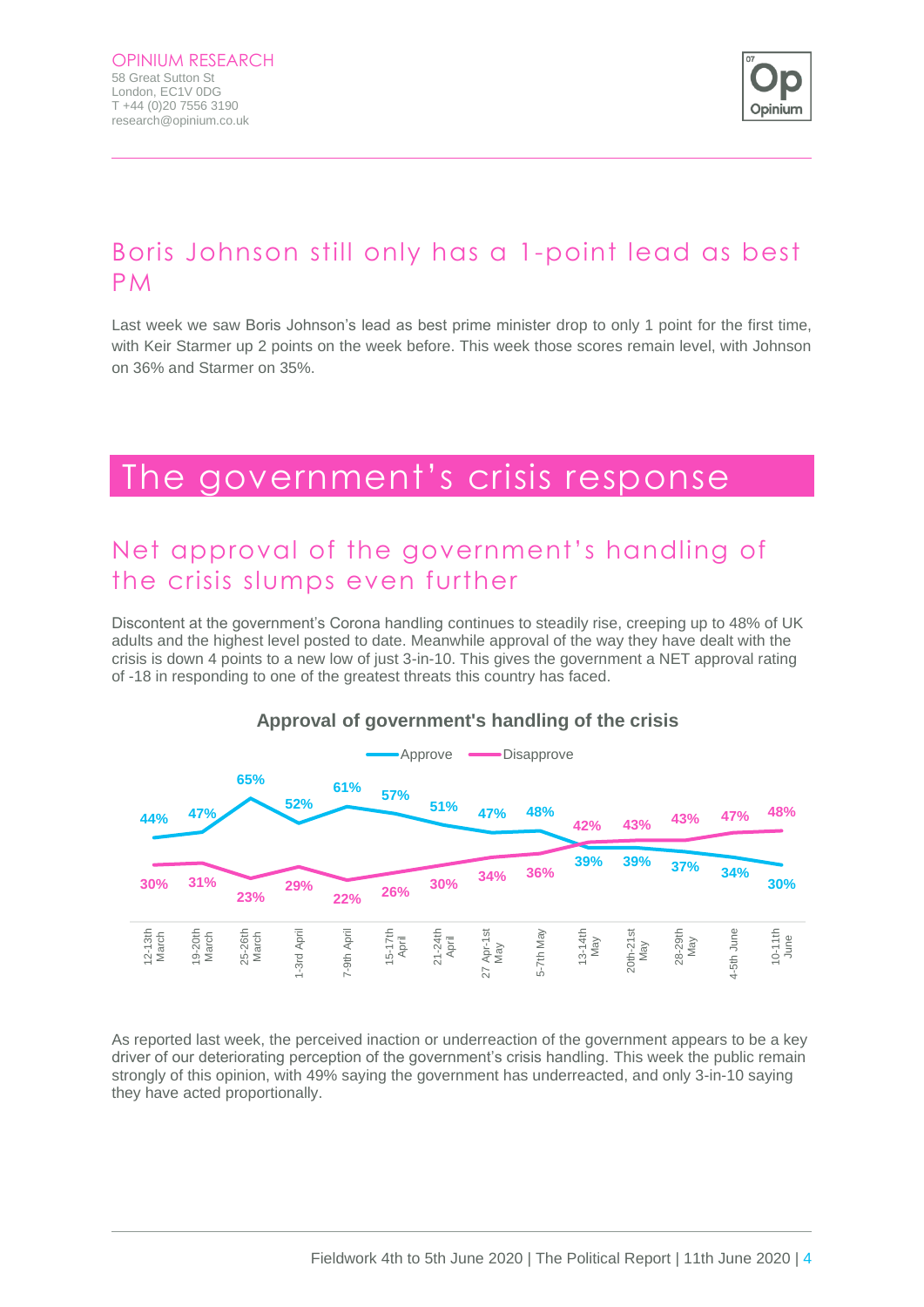

## Economic perceptions cautiously improve

At the beginning of March, perceptions for the next 12 months in terms of both the UK economy and personal finances were dire and continued to decline into the beginning of April. Although we have seen perceptions slowly improve to pre-lockdown levels, the overwhelming view is still negative.

|                        | <b>THE ECONOMY</b> |              | <b>PERSONAL FINANCES</b> |              |
|------------------------|--------------------|--------------|--------------------------|--------------|
|                        | <b>Better</b>      | <b>Worse</b> | <b>Better</b>            | <b>Worse</b> |
| 12 <sup>th</sup> March | 17%                | 55%          | 18%                      | 33%          |
| 19 <sup>th</sup> March | 13%                | 67%          | 12%                      | 45%          |
| 7 <sup>th</sup> April  | 12%                | 67%          | 12%                      | 40%          |
| 13 <sup>th</sup> May   | 16%                | 68%          | 16%                      | 35%          |
| 11 <sup>th</sup> June  | 19%                | 65%          | 18%                      | 32%          |

This could in part be due to the amount who think they will lose their job remaining at around a quarter of workers throughout the crisis, and despite peaking at 31% last week, has dropped back down to 26% this week.

Unsurprisingly, support for the Government's attempt to provide financial support for workers and business throughout the crisis is high, with two thirds (66%), saying they approve.

## We're bringing Brexit back

Whilst health and the NHS remains the most important issue facing the country, this has declined from it's peak in late April (from 74% to 67%). During this time the economy has remained the second most important issue, sitting consistently around 50%. However, the European Union and Brexit, whilst dropping from the most important issue during the election due to the Coronavirus crisis, is slowly but surely making a comeback and now sits at 43%, just 5 points away from being level with the economy.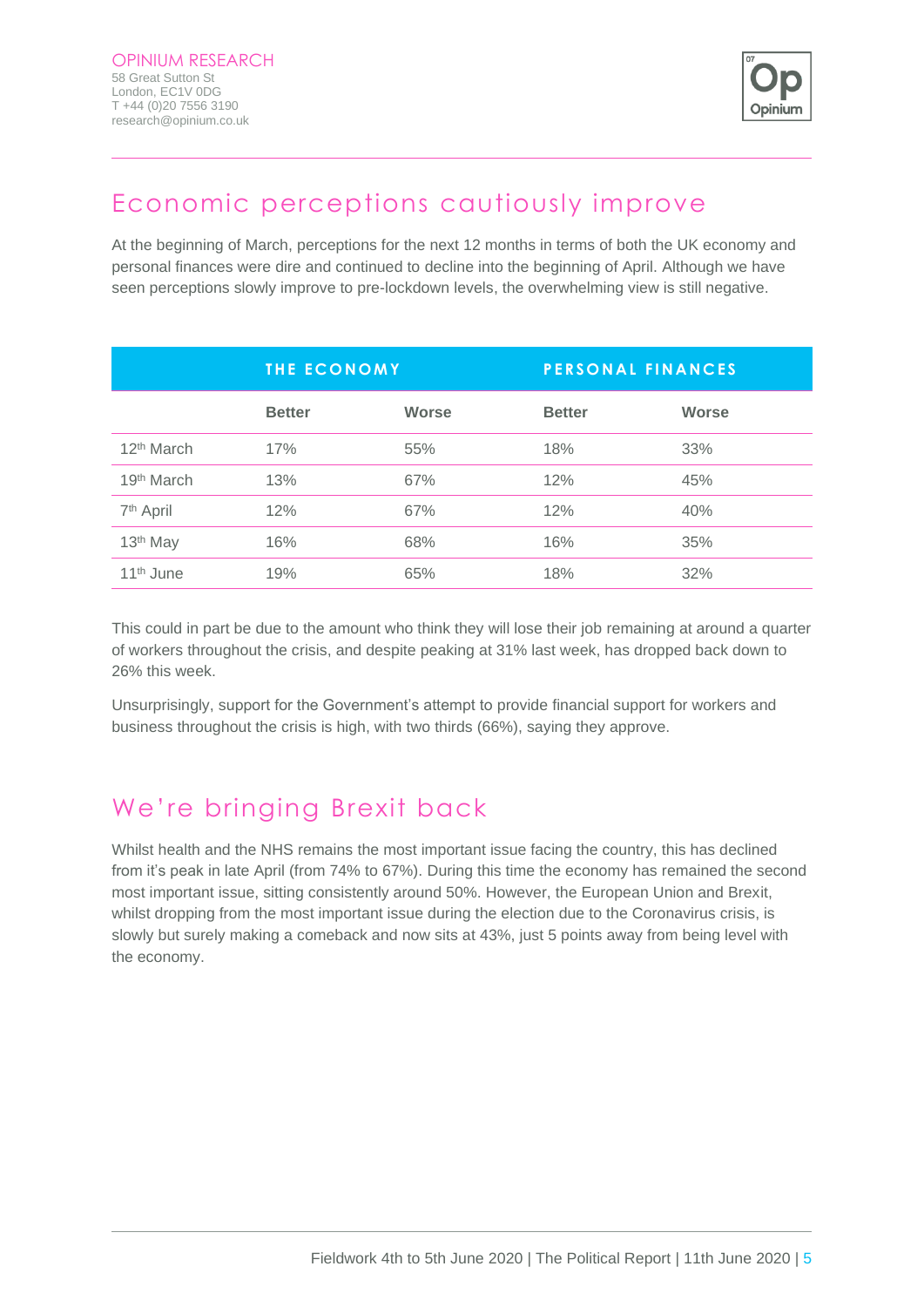

### **Top 3 most important issues facing the country**



## Coming out of lockdown

## Covid Alert Level: A concerning misunderstanding of which level the UK is at

![](_page_6_Figure_6.jpeg)

Almost 4-in-10 (39%) UK adults now think we're currently on Covid alert level 3 or below, up from 30% the week before, showing a massive shift in public perception towards what is acceptable under current guidance. This is despite the actual level remaining on 4 since it was unveiled a month ago.

Now only 27% think the UK is on level 4 or above, down from 47% in the second week of May.

Despite this perception, the majority of people in the UK currently believe we are coming out of lockdown too fast (51%).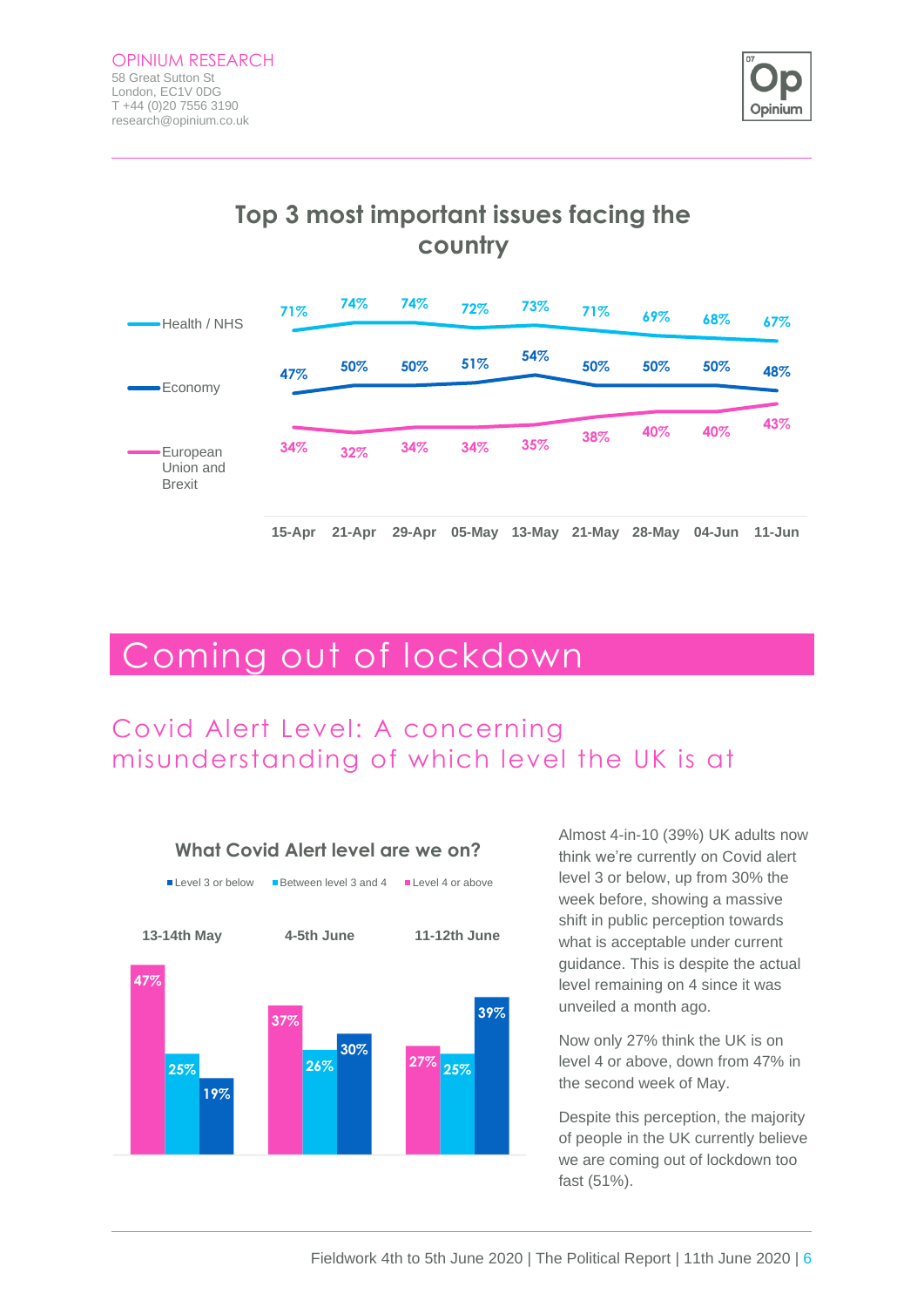![](_page_7_Picture_1.jpeg)

#### **Which describes your view on the govts approach to coming out of lockdown?**

![](_page_7_Figure_3.jpeg)

Just over 1-in-5 believe that we're coming out of lockdown at about the right speed, and 14% think we're coming out too slowly.

There is a level of partisanship here, with 37% of Conservative voters saying we're coming out too fast, compared to 73% of Labour voters.

When asked how likely it is that the UK will go back into full lockdown, almost of half (48%) believe this to be likely.

### Many wouldn't feel comfortable to make the most of loosened restrictions

![](_page_7_Figure_8.jpeg)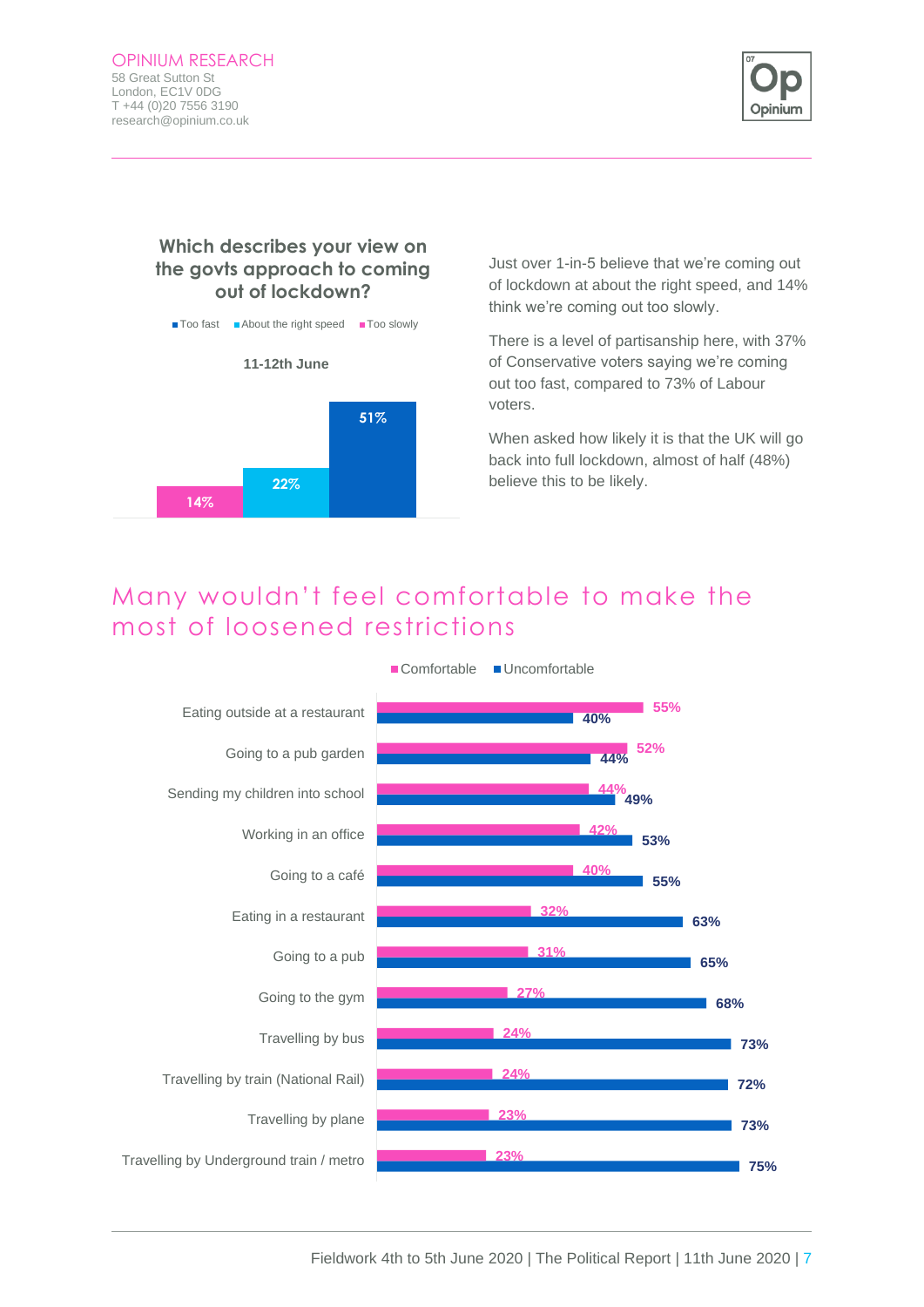![](_page_8_Picture_1.jpeg)

If restrictions on the lockdown were to be relaxed and the government said that it was safe to do a range of things, the only things Brits would feel more comfortable than uncomfortable doing is eating outside at a restaurant (NET +15) or going to a pub garden (NET +8).

Travel for many seems to be a large concern, with bus (73%), train (72%), plane (73%) and underground (75%) the things people would feel the most uncomfortable doing, even when told it would be safe to do so by the government.

## Statues

### Views are split on the pulling down Edward Colston in Bristol

Whilst 39% would have supported the removal of the statue of the slave trader and philanthropist Edward Colston by the local authority, 31% actively would have actively opposed this.

Whilst current Labour voters are more supportive of the action through the local authority (68%), in the seats Kier Starmer needs to win back, that is Labour seats lost since 2005, the view is a lot more split, with only 34% supporting this hypothetical.

![](_page_8_Figure_8.jpeg)

Support for the government's handling over the forcible removal of the statue is high, with over half of UK adults saying they disapprove of the protestors who pulled down the statue. Approval for the protestors is highest in London, at 42%.